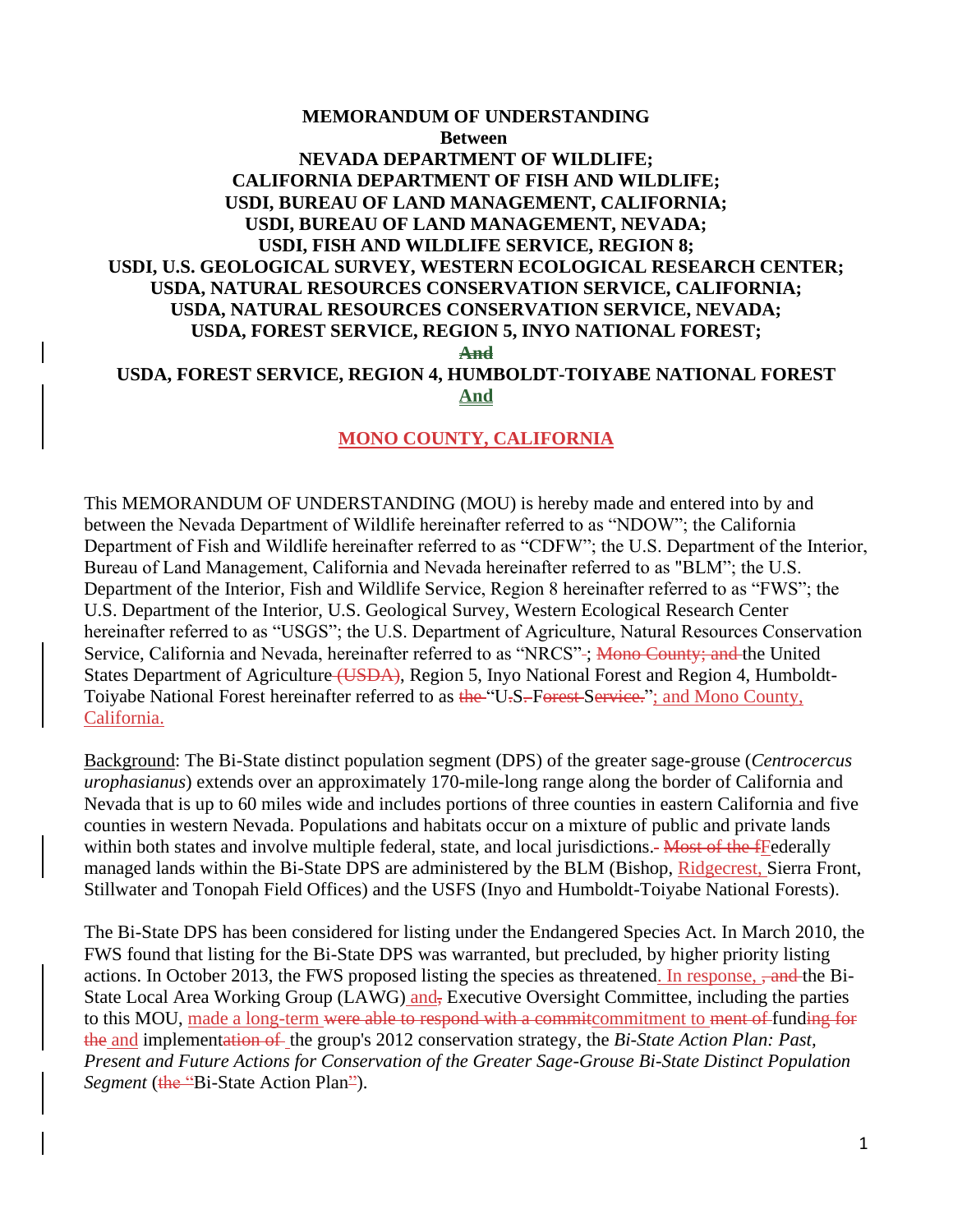The goal of this commitment was to provide for certainty of implementation and effectiveness of the conservation actions identified in the Bi-State Action Plan, and thereby ensure the long-term conservation of the Bi-State DPS and the habitats upon which it depends.is funding and other assurances, including a BLM land use plan amendment for Nevada and California and a Forest Service land and resource management plan amendment for the Toiyabe National Forest (both completed in May 2016) These assurances helped provided the confidence needed for the FWS needed to withdraw the proposed listing. In 2019, t<sub>The FWS</sub> completed another status review of the Bi-State DPS listing decision was up for review again in 2019, and again, due in part to the collective conservation effort and sustained commitment of Bi-State collaborative partners, was found that the DPS was not-warranted for listing.

The parties to this MOU have been key participants in developing and implementing conservation efforts for within the Bi-State DPS since 2000. The 2012-Bi-State Action Plan continues to guide a diverse group of federal, state, and local agencies, private landowners, special interest groups, and individuals in toward a united conservation efforts for sage-grouse populations that comprise and habitats within the Bi-State DPS and their habitats. Continued interagency cooperation is needed to ensure this a coordinated multi-jurisdictional effort is implemented at a scale needed to that is sufficient to ameliorate threats to the DPS and to provide certainty that planned conservation measures will be implemented efficiently and effectively.

Title: Greater Sage-Grouse Conservation; Bi-State Distinct Population Segment (DPS)

# **I. PURPOSE:**

The purpose of this MOU is to provide a framework that facilitates effective document the the cooperation between the parties and to ensures a coordinated multi-jurisdictional effort to conserve greater sage-grouse populations that comprise -and habitats within the Bi-State DPS and their habitats within of California and Nevada in accordance with the following provisions.

# **II. STATEMENT OF MUTUAL BENEFIT AND INTERESTS:**

To ensure the long-term conservation of greater sage-grouse populations and habitats within the Bi-State DPS, a coordinated multi-jurisdictional conservation effort must occur based on population and habitat conservation goals rather than land ownership or jurisdictional boundaries. Effective interagency cooperation is key to successful sage-grouse and sagebrush conservation within the Bi-State DPS and of mutual benefit and interest to the parties to this MOU.

In consideration of the above premises, the parties agree as follows:

# **III. ORGANIZATION:**

AThis coordinated interagency effort to conserve greater sage-grouse populations that comprise the Bi-State DPS and their habitats within the Bi-State DPS shall be supported by the following structure, roles, and responsibilities.

A. Bi-State Executive Oversight Committee (EOC) - Leadership Support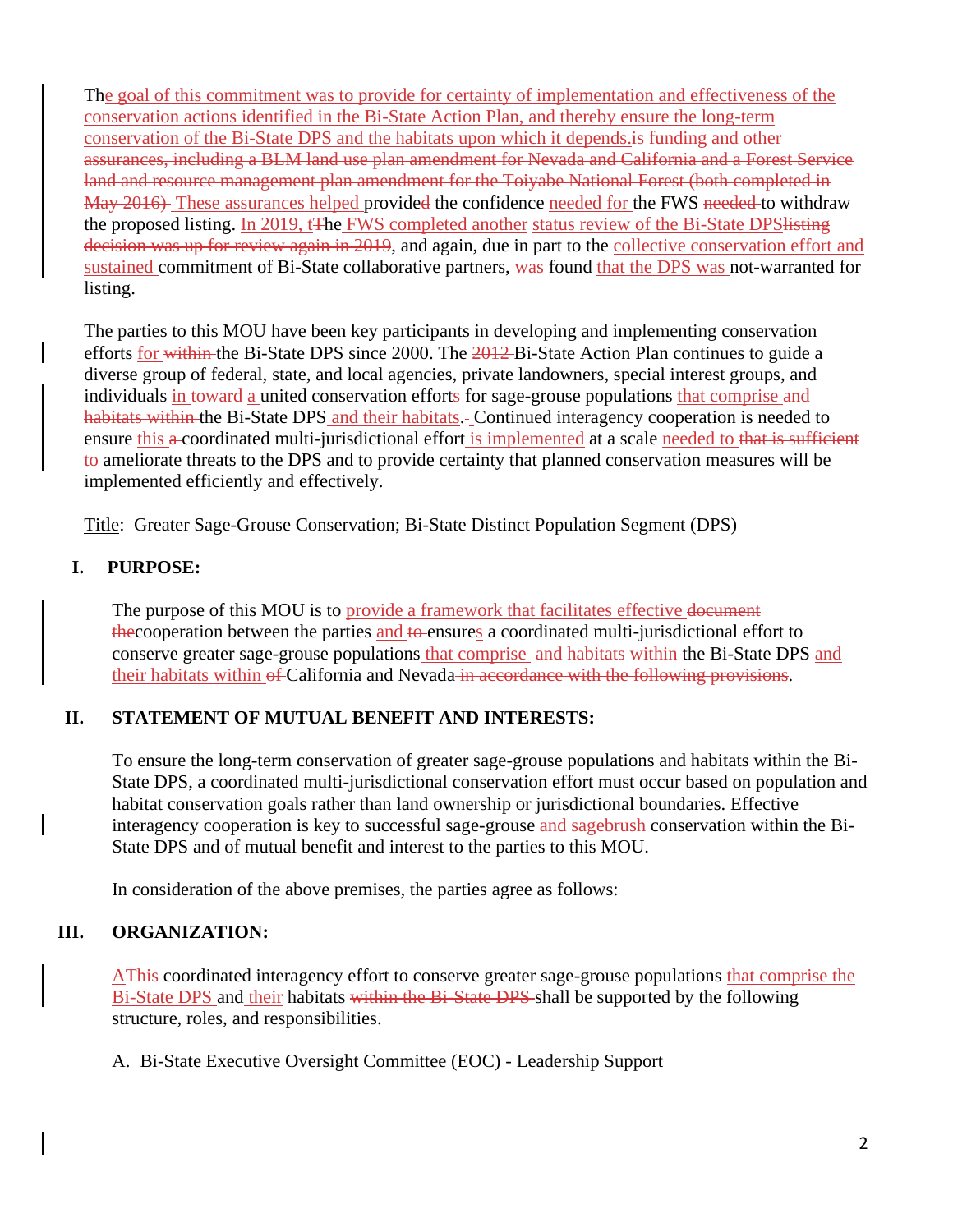- 1. The EOC includes resource agency leadership directors from the Nevada Department of Wildlife, California Department of Fish and Wildlife, U.S. Fish and Wildlife Service, U.S. Bureau of Land Management, U.S. Forest Service, U.S. Natural Resources Conservation Service, U.S. Geological Survey, and Nevada Department of Wildlife, Mono County, California and California Department of Fish and Wildlife. EOC The responsibilities of EOC members include:
	- a. Leveraginge collective resources
	- b. Assembling the best technical talent to direct and prioritize on-going and future conservation actions
	- c. Ensuringe consistent regulatory oversight
	- d. Achievinge long-term conservation of the Bi-State DPS and its habitats
	- e. Ensuringe a coordinated conservation effort across jurisdictional boundaries
- C.B. Bi-State Technical Advisory Committee (TAC) Technical/Science Support
	- 1. The TAC includes biologists and resource staff from the Nevada Department of Wildlife, California Department of Fish and Wildlife, U.S. Fish and Wildlife Service, U.S. Bureau of Land Management, U.S. Forest Service, U.S. Natural Resources Conservation Service, and U.S. Geological Survey, Nevada Department of Wildlife, and California Department of Fish and Wildlife. Additionally, USGS will serve as science advisor to the TAC. TAC he responsibilities of the TAC members include:
		- a. Providing technical expertise and data regarding greater sage- grouse populations that comprise the Bi-State DPS and their habitats within the Bi-State DPS
		- b. Identifying and implementing actions necessary for the long-term conservation of the greater sage-grouse populations that comprise the Bi-State DPS populations and their habitats
		- c. Supporting the review, update, and continued implementation of the Bi-State Action Plan
		- d. Providing technical and scientific  $e$ -leadership that and encourages and supports  $e$ collaborative conservation approaches and continued involvement of the Local Area Working Group (LAWG)
- C. Bi-State Local Area Working Group (LAWG) Stakeholder Support
	- 1. The role of the -LAWG is to provides an open forum for all interested parties to engage in Bi-State Sage-Grouse conservation and management. Participants include federal, state, and local governments agencies; Native American tribes; non-profit organizations; ranchers and landowners; and the general public.
- D. Bi-State Tribal Natural Resource Committee (BTNRC) Tribal Support
	- 1. The BTNRC is a Tribally convened and led group made up of official representatives of the Tribes in the Bi-State area, individual Tribal members, and representatives of the land and wildlife management agency units who are ex-officio members.
		- a. The mission of the BTNRC is to promote, protect, and preserve good management of lands in the Bi-State area through advocacy and education using a holistic approach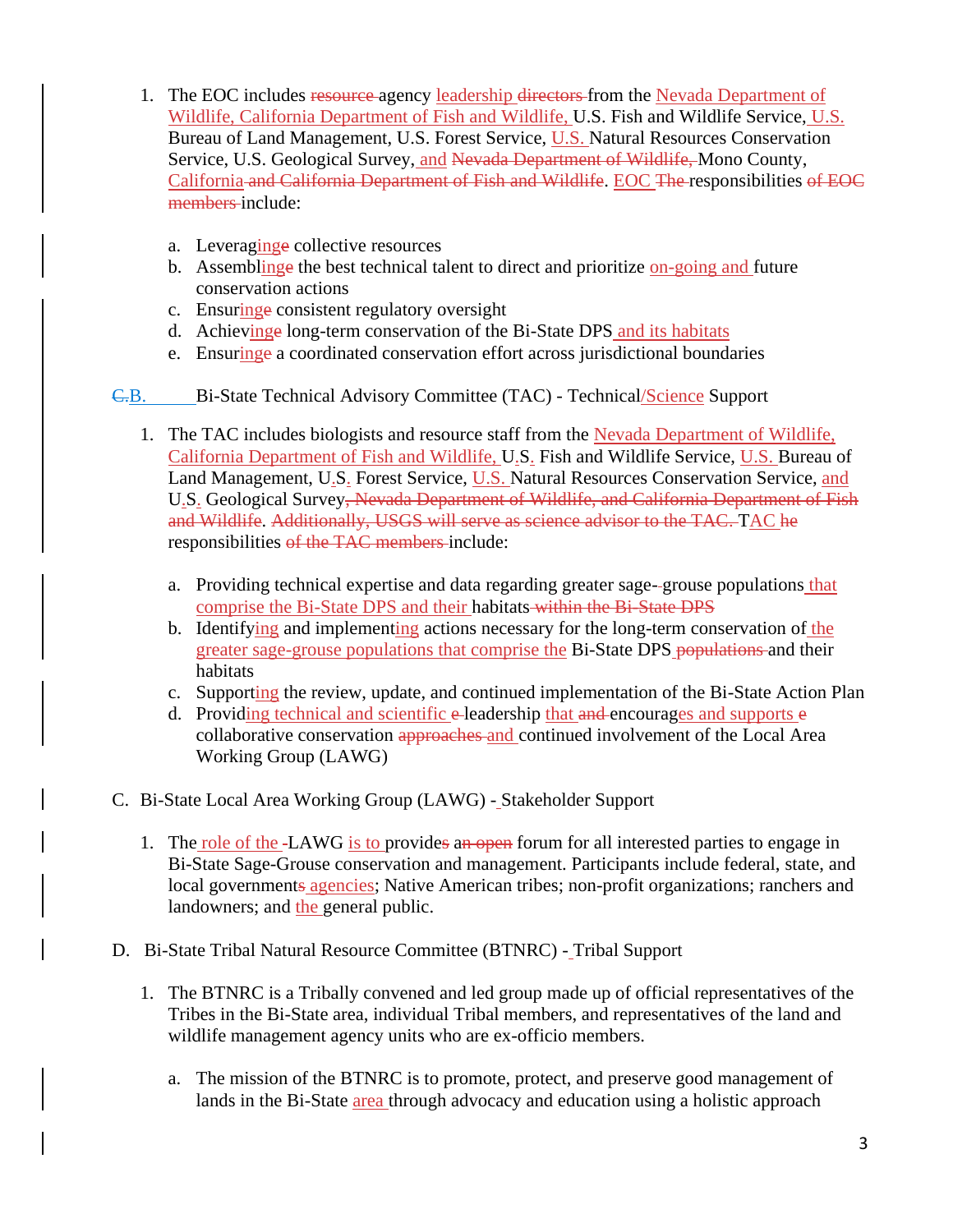- b. The purpose of the BTNRC Committee is to educate and facilitate communication between Tribes and land management agencies
- c. The BTNRC meetings are not government to government consultation and do not replace the need and responsibility of federal agencies to engage in required and meaningful consultation

# **IV. NDOW shall:**

- A. Provide leadership representation on the Bi-State Executive Oversight Committee.
- B. Provide staffing assistance and support to the Bi-State Technical Advisory Committee, the Bi-State Local Area Working Group, and the Bi-State Tribal Natural Resources Committee.
- C. Share technical expertise and data regarding greater sage-grouse populations that comprise the Bi-State DPS and their habitats within the Bi-State DPS.
- D. Identify and implement management actions that will provide for the long-term conservation of greater sage-grouse populations that comprise the Bi-State DPS and their habitats within the Bi-State DPS.
- E. Support the review, update, and continued implementation of the Bi-State Action Plan.
- F. Consider the identification and implementation of greater sage-grouse conservation actions for the Bi-State DPS a NDOW priority.

# **V. CDFW shall:**

- A. Provide leadership representation on the Bi-State Executive Oversight Committee.
- B. Provide staffing assistance and support to the Bi-State Technical Advisory Committee, the Bi-State Local Area Working Group, and the Bi-State Tribal Natural Resources Committee.
- C. Share technical expertise and data regarding greater sage-grouse populations that comprise the Bi-State DPS and theirand habitats within the Bi-State DPS.
- D. Identify and implement management actions that will provide for the long-term conservation of greater sage-grouse populations that comprise and habitats within the Bi-State DPS.
- E. Support the review, update, and continued implementation of the Bi-State Action Plan.
- F. Consider the identification and implementation of greater sage-grouse conservation actions for within the Bi-State DPS a CDFW priority.

# **VI. BLM shall:**

- A. Provide leadership representation for both California BLM and Nevada BLM on the Bi-State Executive Oversight Committee.
- B. Provide staffing assistance and support to the Bi-State Technical Advisory Committee, the Bi-State Local Area Working Group, and the Bi-State Tribal Natural Resources Committee.
- C. Share technical expertise and data regarding greater sage-grouse populations that comprise the Bi-State DPS and their and habitats within the Bi-State DPS.
- D. Identify and implement management actions that will provide for the long-term conservation of greater sage-grouse populations that comprise the Bi-State DPS and their habitats on public lands.and habitats on BLM lands within the Bi-State DPS.
- E. Support the review, update, and continued implementation of the Bi-State Action Plan.
- F. Implement the applicable Resource Management Plan direction including amendments to conserve and protect sage-grouse habitat and populations in the Bi-State area.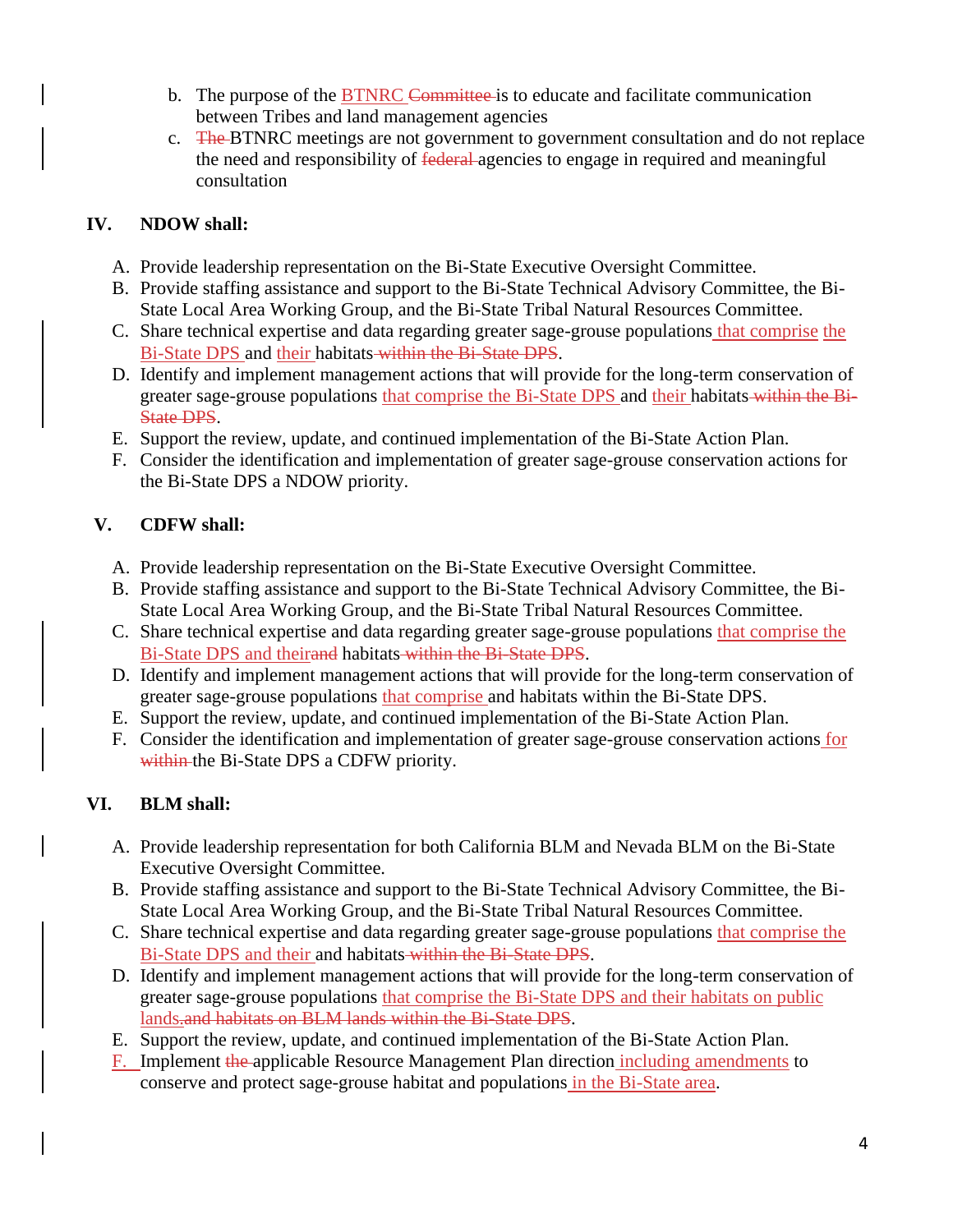F.G. Consider the identification and implementation of greater sage-grouse conservation actions for within the Bi-State DPSDPS a priority for California BLM and Nevada BLM.

# **VII. FWS shall:**

- A. Provide leadership representation on the Bi-State Executive Oversight Committee.
- B. Provide staffing assistance and support to the Bi-State Technical Advisory Committee, the Bi-State Local Area Working Group, and the Bi-State Tribal Natural Resources Committee.
- C. Share technical expertise and data regarding greater sage-grouse populations that comprise the Bi-State DPS and their and habitats within the Bi-State DPS.
- D. Identify and implement management actions that will provide for the long-term conservation of greater sage-grouse populations that comprise the Bi-State DPS and their habitats. and habitats within the Bi-State DPS.
- E. Support the review, update, and continued implementation of the Bi-State Action Plan.
- F. Consider the identification and implementation of greater sage-grouse conservation actions for within the Bi-State **DPSDPS** a priority for the FWS in Region 8.

# **VIII. USGS shall:**

- A. Provide leadership representation on the Bi-State Executive Oversight Committee.
- B. Provide staffing assistance and support to the Bi-State Technical Advisory Committee and the Bi-State Local Area Working Group.
- C. Serve as science advisor to the Bi-State Technical Advisory Committee.
- D. Share technical expertise and data regarding greater sage-grouse populations and habitats within that comprise the Bi-State DPS and their habitats.
- E. Support the review, update, and continued implementation of the Bi-State Action Plan.
- F. Provide science to inform the identification of key conservation measures that can be used in implementing and amending, if necessary, agency land use plans and land and resource management plans.

# **IX. NRCS shall:**

- A. Provide leadership representation for both California NRCS and Nevada NRCS on the Bi-State Executive Oversight Committee.
- B. Provide staffing assistance and support to the Bi-State Technical Advisory Committee, the Bi-State Local Area Working Group, and the Bi-State Tribal Natural Resources Committee.
- C. Share technical expertise and data regarding greater sage-grouse populations that comprise the Bi-State DPS and their habitats within the Bi-State DPS.
- D. Identify and implement management actions that will provide for the long-term conservation of greater sage-grouse populations that comprise the Bi-State DPS and their -and-habitats on private (and public) lands within the Bi-State DPS.
- E. Support the review, update, and continued implementation of the Bi-State Action Plan.
- F. Consider the identification and implementation of greater sage-grouse conservation actions for within the Bi-State DPS a priority for California NRCS and Nevada NRCS.

# **X. The USFS shall:**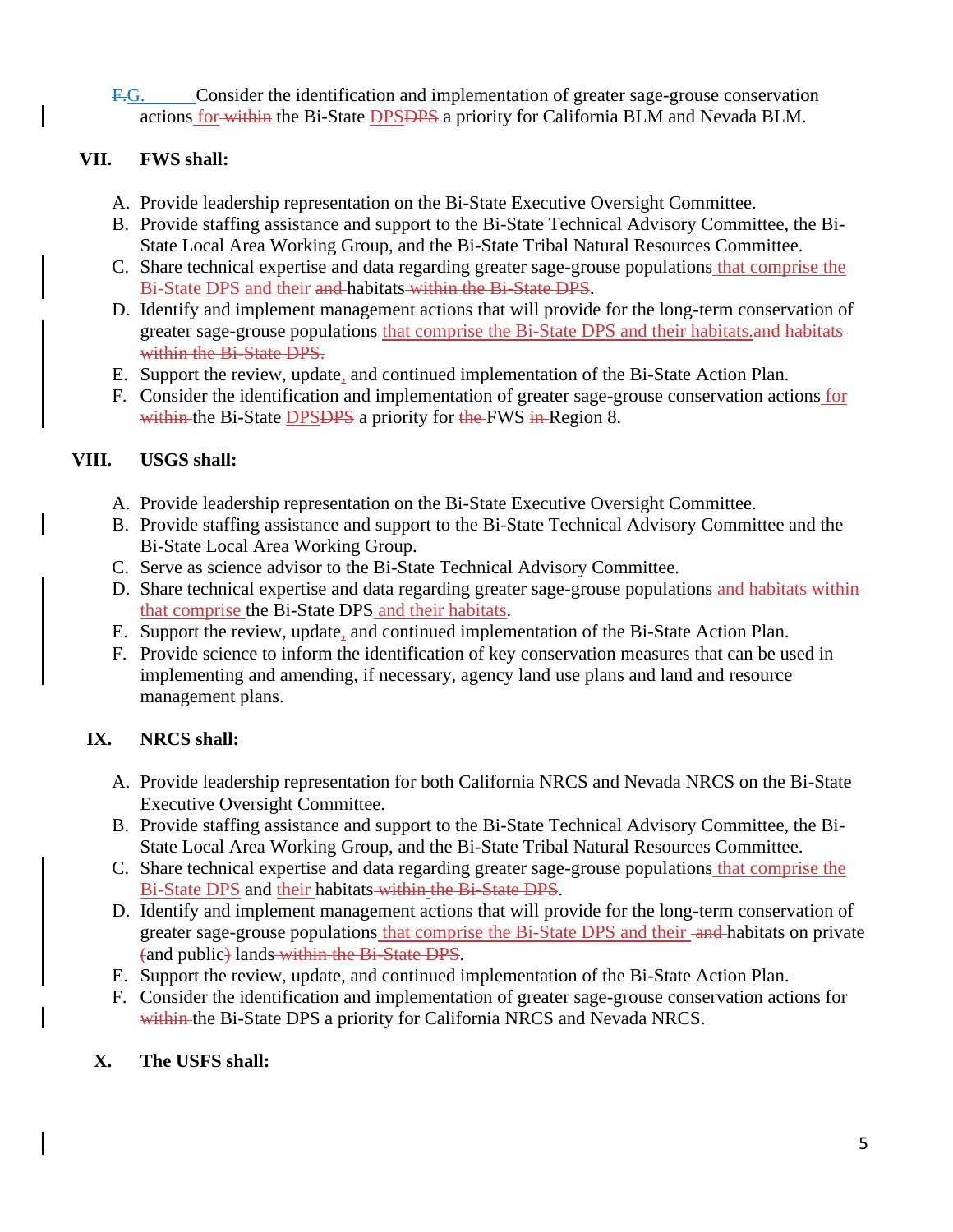- A. Provide leadership representation for both the Humboldt-Toiyabe National Forest and Inyo National Forest and the Humboldt-Toiyabe
- B.A. National Forests on the Bi-State Executive Oversight Committee.

C. Provide staffing assistance and support to the Bi-State Technical Advisory Committee, the Bi-

- D.B. State Local Area Working Group, and the Bi-State Tribal Natural Resources Committee.
- E. Share technical expertise and data regarding greater sage-grouse populations that comprise theand habitats within
- F.C. \_\_\_\_<del>the</del> Bi-State DPS and their habitats.
- G. Identify and implement management actions that will provide for the long-term-conservation of
- H. greater sage-grouse populations that comprise the Bi-State DPS and their and habitats on National Forest System lands. within the Bi-State DPS
- I.D. DPS.

**J.** Support the review, update, and continued implementation of the Bi-State Action Plan. E.

K.F. Implement applicable the Land and Resource Management Plan direction including amendments to conserve and protect greater sage-grouse habitats and populations in the Bi-State area for the Inyo National Forest and the Greater Sage grouse Bi-State Distinct Population Segment Forest Plan Amendment on the Humboldt-Toiyabe National Forest.

L. Consider the identification and implementation of greater sage-grouse conservation actions for the

M. within the Bi-State DPS a priority for the Humboldt-Toiyabe National Forest and the Inyo National Forest and the Humboldt-Toiyabe

N.G. - National Forest.

O.A. Implement the Land Management Plan for the Inyo National Forest and the Greater Sage grouse Bi-State Distinct Population Segment Forest Plan Amendment on the Humboldt-Toiyabe National Forest.

# **XI. Mono County shall:**

- A. Provide representation for Mono County on the Bi-State Executive Oversight Committee and vet with County leadership as necessary.
- B. Provide staffing assistance and support to the Bi-State Technical Advisory Committee, the Bi-State Local Area Working Group, and the Bi-State Tribal Natural Resources Committee.
- C. Collaborate with technical experts on data and resource management regarding greater sagegrouse populations and habitats, particularly within the Mono County portion of the Bi-State areaDPS.
- D. Identify and implement land use management actions that provide for the long-term conservation of greater sage-grouse populations that comprise the Bi-State DPS and their and habitats on private lands within the Mono County portion of the Bi-State DPS and the County's legal and jurisdictional authority of Mono County.
- E. Support the review, update, and continued implementation of the Bi-State Action Plan.
- F. Implement Mono County General Plan policies and regulations for sage-grouse conservation.
- G. Consider the identification and implementation of greater sage-grouse conservation actions for within the Bi-State DPS within Mono County.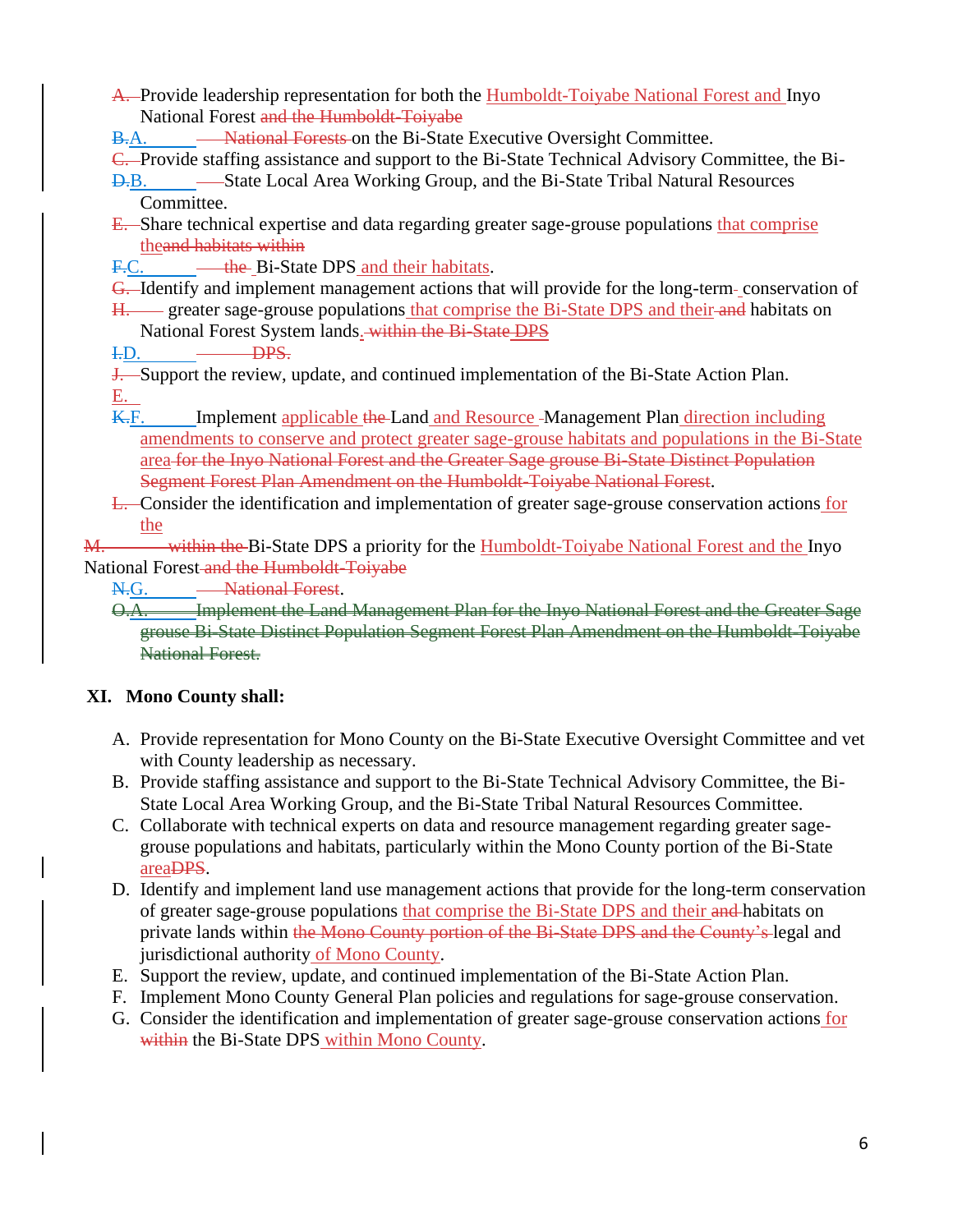# **XII. IT IS MUTUALLY UNDERSTOOD AND AGREED BY AND BETWEEN THE PARTIES THAT:**

- A. REPRESENTATIVES. Each party shall designate representatives for the Executive Oversight Committee, the Technical Advisory Committee, Local Area Working Group, and the Tribal Natural Resources Committee. Primary contacts that will either serve on these committees or coordinate with representatives on these committees shall be identified in **Attachment A** of this MOU.
- B. OVERSIGHT. The Executive Oversight Committee (EOC) shall provide direction and guidance for the Technical Advisory Committee. The EOC shall be Co-Chaired by at least one state wildlife agency representative and at least one federal land management agency representative. The NDOW and the USFS Humboldt-Toiyabe National Forest shall serve as the initial Co-Chairs. Co-Chair responsibilities may be modified by mutual consent of the parties to this MOU.
- C. ADMINISTRATIVE CONTACTS. The Administrative Contact for each party shall be identified and maintained on **Attachment B** to this MOU.
- D. NOTICES. Any communications affecting the operations covered by this agreement given by the U.S. Forest Service or cooperators is sufficient only if in writing and delivered in person, mailed, or transmitted electronically by e-mail or fax, as follows:

To the U.S. Forest Service Program Manager, at the address specified in the MOU.

To cooperators, at cooperator's address shown in the MOU or such other address designated within the MOU.

Notices are effective when delivered in accordance with this provision, or on the effective date of the notice, whichever is later.

- E. PARTICIPATION IN SIMILAR ACTIVITIES. This MOU in no way restricts the U.S. Forest Service or cooperators from participating in similar activities with other public or private agencies, organizations, and individuals.
- F. ENDORSEMENT. Any of cooperator's contributions made under this MOU do not by direct reference or implication convey U.S. Forest Service endorsement of cooperator's products or activities by the other parties to this agreement.
- G. NONBINDING AGREEMENT. This MOU creates no right, benefit, or trust responsibility, substantive or procedural, enforceable by law or equity. The parties shall manage their respective resources and activities in a separate, coordinated and mutually beneficial manner to meet the purpose(s) of this MOU. Nothing in this MOU authorizes any of the parties to obligate or transfer anything of value.

Specific, prospective projects or activities that involve the transfer of funds, services, property, and/or anything of value to a party requires the execution of separate agreements and are contingent upon numerous factors, including, as applicable, but not limited to: agency availability of appropriated funds and other resources; cooperator availability of funds and other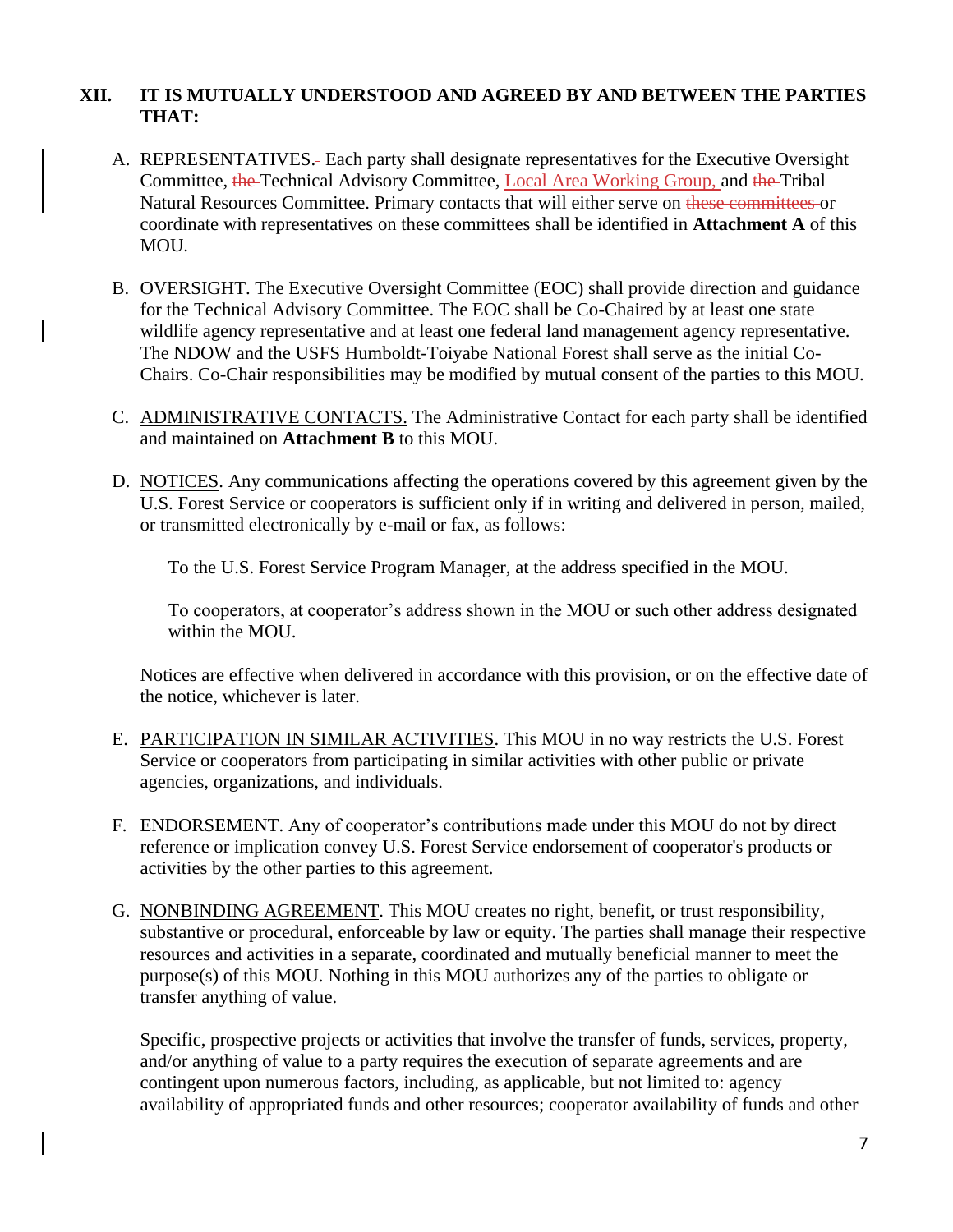resources; agency and cooperator administrative and legal requirements (including agency authorization by statute); etc. This MOU neither provides, nor meets these criteria. If the parties elect to enter into an obligation agreement that involves the transfer of funds, services, property, and/or anything of value to a party, then the applicable criteria must be met. Additionally, under a prospective agreement, each party operates under its own laws, regulations, and/or policies, and any Forest Service obligation is subject to the availability of appropriated funds and other resources. The negotiation, execution, and administration of these prospective agreements must comply with all applicable law.

Nothing in this MOU is intended to alter, limit, or expand the agencies' statutory and regulatory authority.

- H. USE OF U.S. FOREST SERVICE INSIGNIA. In order for any party to use the U.S. Forest Service insignia on any published media, such as a Web page, printed publication, or audiovisual production, permission must be granted from the U.S. Forest Service's Office of Communications. A written request must be submitted, and approval granted in writing by the Office of Communications (Washington Office) prior to use of the insignia.
- I. MEMBERS OF U.S. CONGRESS. Pursuant to 41 U.S.C. 22, no U.S. member of, or U.S. delegate to, Congress shall be admitted to any share or part of this agreement, or benefits that may arise therefrom, either directly or indirectly.
- J. FREEDOM OF INFORMATION ACT (FOIA). Public access to MOU or agreement records must not be limited, except when such records must be kept confidential and would have been exempted from disclosure pursuant to Freedom of Information regulations (5 U.S.C. 552).
- K. TEXT MESSAGING WHILE DRIVING. In accordance with Executive Order (EO) 13513, "Federal Leadership on Reducing Text Messaging While Driving," any and all text messaging by Federal employees is banned: a) while driving a Government owned vehicle (GOV) or driving a privately owned vehicle (POV) while on official Government business; or b) using any electronic equipment supplied by the Government when driving any vehicle at any time. All cooperators, their employees, volunteers, and contractors are encouraged to adopt and enforce policies that ban text messaging when driving company owned, leased or rented vehicles, POVs or GOVs when driving while on official Government business or when performing any work for or on behalf of the Government.
- L. U.S. FOREST SERVICE ACKNOWLEDGED IN PUBLICATIONS, AUDIOVISUALS AND ELECTRONIC MEDIA. Contractors shall acknowledge U.S. Forest Service support in any publications, audiovisuals, and electronic media developed as a result of this MOU.
- M. NONDISCRIMINATION STATEMENT PRINTED, ELECTRONIC, OR AUDIOVISUAL MATERIAL. Contractors shall include the following statement, in full, in any printed, audiovisual material, or electronic media for public distribution developed or printed with any Federal funding.

*In accordance with Federal law and U.S. Department of Agriculture policy, this institution is prohibited from discriminating on the basis of race, color, national origin, sex, age, or disability. (Not all prohibited bases apply to all programs.)*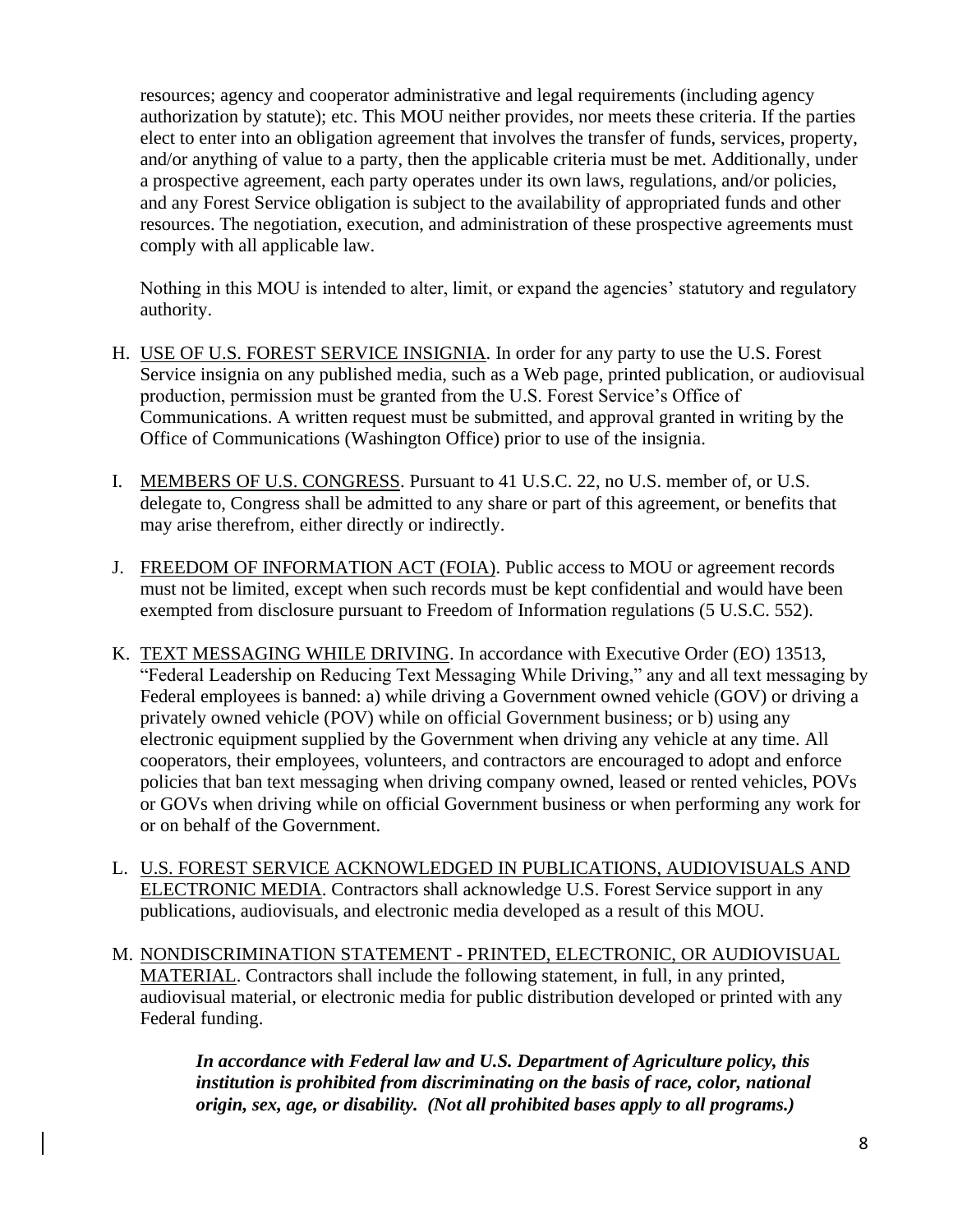**To file a complaint of discrimination, write USDA, Director, Office of Civil Rights, Room 326-W, Whitten Building, 1400 Independence Avenue, SW, Washington, DC 20250-9410 or call (202) 720-5964 (voice and TDD). USDA is an equal opportunity provider and employer.**

If the material is too small to permit the full statement to be included, the material must, at minimum, include the following statement, in print size no smaller than the text:

*"This institution is an equal opportunity provider."*

- N. TERMINATION. Any of the parties, in writing, may terminate this MOU in whole, or in part, at any time before the date of expiration.
- O. DEBARMENT AND SUSPENSION. Cooperators shall immediately inform the U.S. Forest Service if they or any of their principals are presently excluded, debarred, or suspended from entering into covered transactions with the federal government according to the terms of 2 CFR Part 180. Additionally, should cooperators or any of their principals receive a transmittal letter or other official Federal notice of debarment or suspension, then they shall notify the U.S. Forest Service without undue delay. This applies whether the exclusion, debarment, or suspension is voluntary or involuntary.
- P. MODIFICATIONS. Modifications within the scope of this MOU must be made by mutual consent of the parties, by the issuance of a written modification signed and dated by all properly authorized, signatory officials, prior to any changes being performed. Requests for modification should be made, in writing, at least 30 days prior to implementation of the requested change.
- Q. COMMENCEMENT/EXPIRATION DATE. This MOU is executed as of the date of the last signature and is effective through May 1, 2026 at which time it will expire.
- R. AUTHORIZED REPRESENTATIVES. By signature below, each party certifies that the individuals listed in this document as representatives of the individual parties are authorized to act in their respective areas for matters related to this MOU.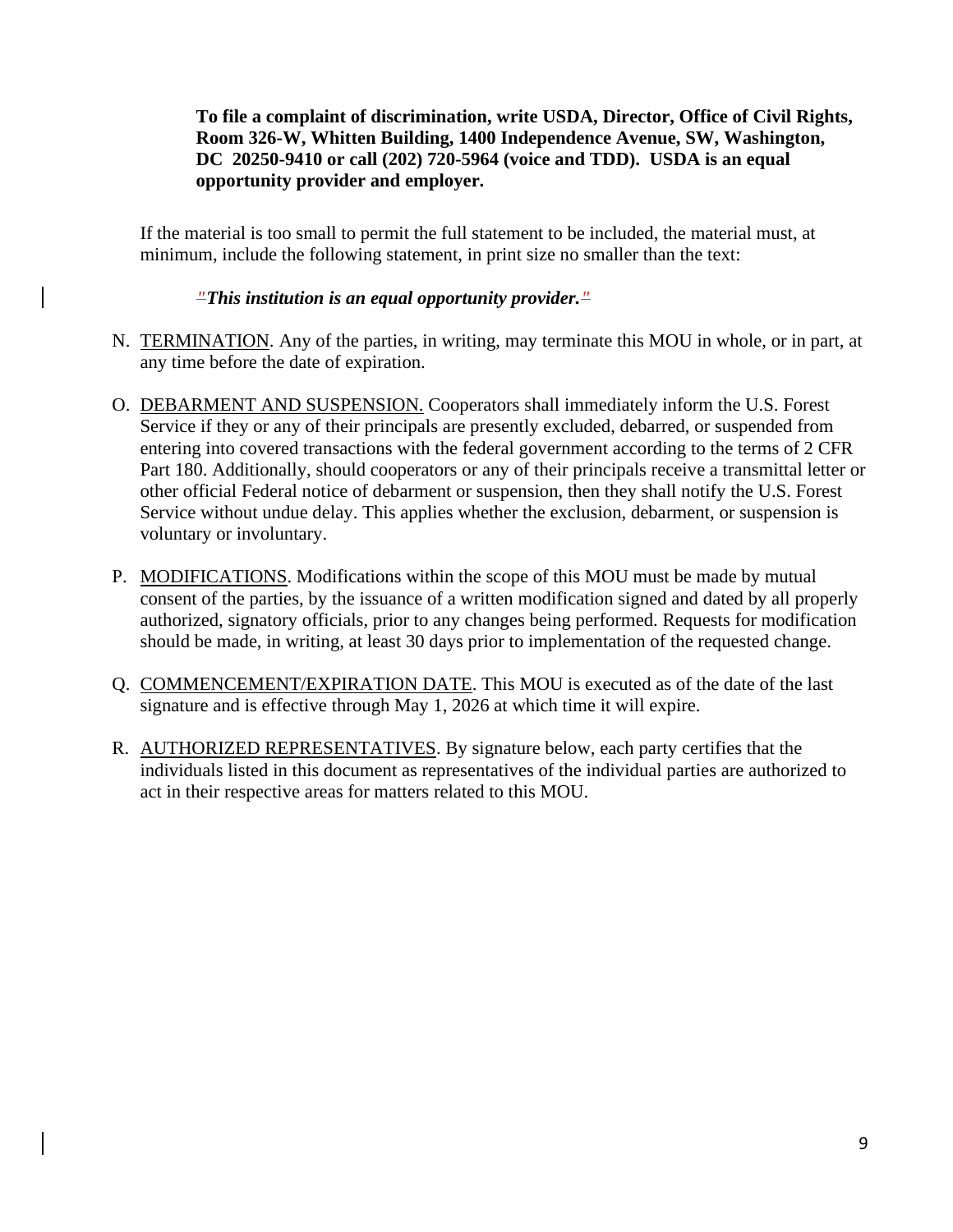In witness whereof, the parties hereto have executed this MOU as of the last date written below.

| TONY WASLEY, Director, NDOW                                     | Date |  |
|-----------------------------------------------------------------|------|--|
| CHUCK BONHAM Director, CDFW                                     | Date |  |
|                                                                 |      |  |
| KAREN MOURITSEN, California State Director, BLM                 | Date |  |
| JON RABY, Nevada State Director, BLM                            | Date |  |
| MARC JACKSON, Field Supervisor, Reno Field Office, FWS          | Date |  |
| KEITH MILES, WERC Director, USGS                                | Date |  |
| CARLOS SUAREZ, California State Conservationist, NRCS           | Date |  |
| RAY DOTSON, Nevada State Conservationist, NRCS                  | Date |  |
| WILLIAM A. DUNKELBERGER, Forest Supervisor, Humboldt-Toiyabe NF | Date |  |
| LESLEY YEN, Forest Supervisor, Inyo NF                          | Date |  |
| JENNIFER KREITZ, Chair, Mono County Board of Supervisors        | Date |  |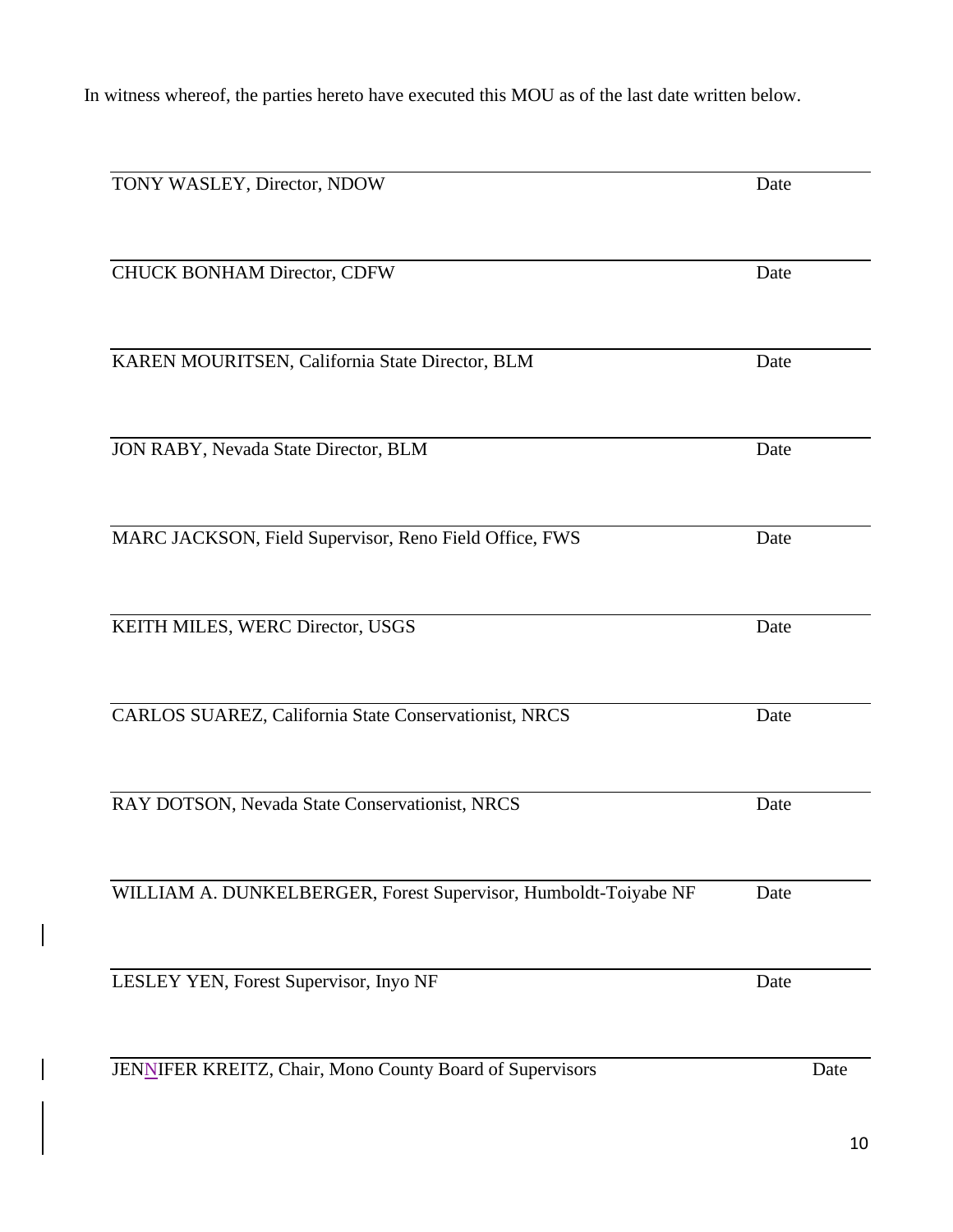The authority and format of this instrument (enter agreement # **)** has been reviewed and approved for signature.

Kevin Neely-, Grants and Agreements Specialist Date

Humboldt-Toiyabe NF

Kevin Neely, Grants and Agreements Specialist **Date** Humboldt-Toiyabe NF

 $\mathcal{L}_\text{max}$  , and the contribution of the contribution of the contribution of the contribution of the contribution of the contribution of the contribution of the contribution of the contribution of the contribution of t

 $\mathcal{L}_\text{max}$  , and the contribution of the contribution of the contribution of the contribution of the contribution of the contribution of the contribution of the contribution of the contribution of the contribution of t

, -Grants and Agreements Specialist-\_Date

Inyo NF

 $\mathbf{r}$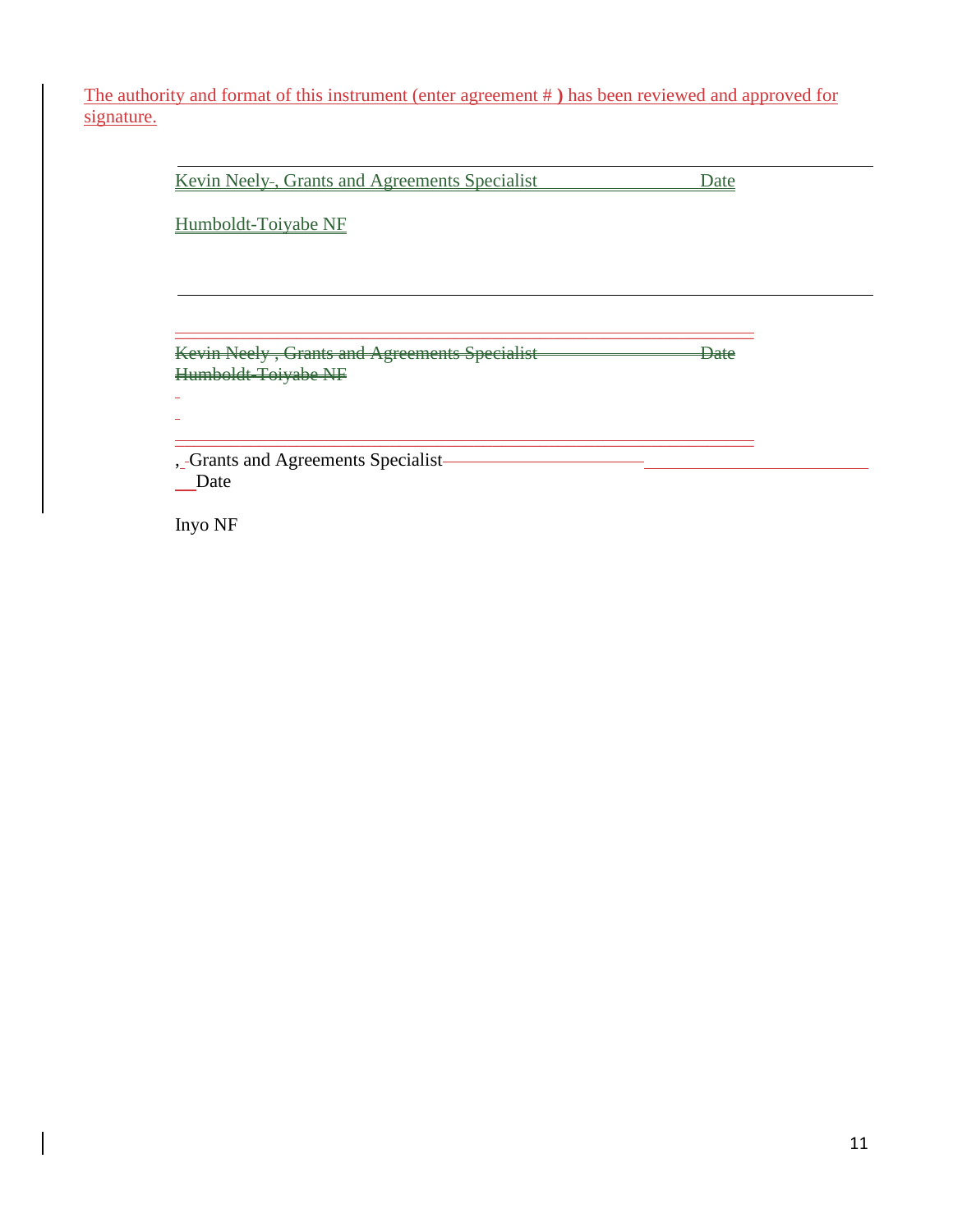# Bi-State Sage-Grouse MOU Attachment A (**ENTER AGREEMENT #)** Primary Contacts

|          | Nevada Department of Wildlife              |
|----------|--------------------------------------------|
| Name:    | Shawn Espinosa                             |
| Address: | 6980 Sierra Center Parkway, Suite 120      |
|          | Reno NV 89511                              |
| Phone:   | $(775)$ 688-1523                           |
| Email:   | sespinosa@ndow.org                         |
|          | California Department of Fish and Wildlife |
| Name:    | <b>Scott Gardner</b>                       |
| Address: | 1010 Riverside Drive                       |
|          | West Sacramento, CA 95605                  |
| Phone:   | $(916) 801 - 6257$                         |
| Email:   | scott.gardner@wildlife.ca.gov              |
| Name:    | Katherine Miller                           |
| Address: | 1010 Riverside Drive                       |
|          | West Sacramento, CA 95605                  |
| Phone    | $(916)$ 373-8817                           |
| Email:   | katherine.miller@wildlife.ca.gov           |
|          | Bureau of Land Management – California     |
| Name:    | <b>Steven Nelson</b>                       |
| Address: | 351 Pacu Lane, Suite 100                   |
|          | Bishop, CA 93514                           |
| Phone:   | $(760)$ 872-5011                           |
| Email:   | snelson@blm.gov                            |
|          | <b>Bureau of Land Management – Nevada</b>  |
| Name:    | Alan Shepard                               |
| Address: | 1340 Financial Blvd.                       |
|          | Reno, NV 89502                             |
| Phone:   | $(775) 861 - 6767$                         |
| Email:   | asheper@blm.gov                            |
|          | Fish and Wildlife Service                  |
| Name:    | Marc Jackson                               |
| Address: | 1340 Financial Blvd., Suite 234            |
|          | Reno, NV 89502                             |

Phone: (775)<br>Email: marc\_j

marc\_jackson@fws.gov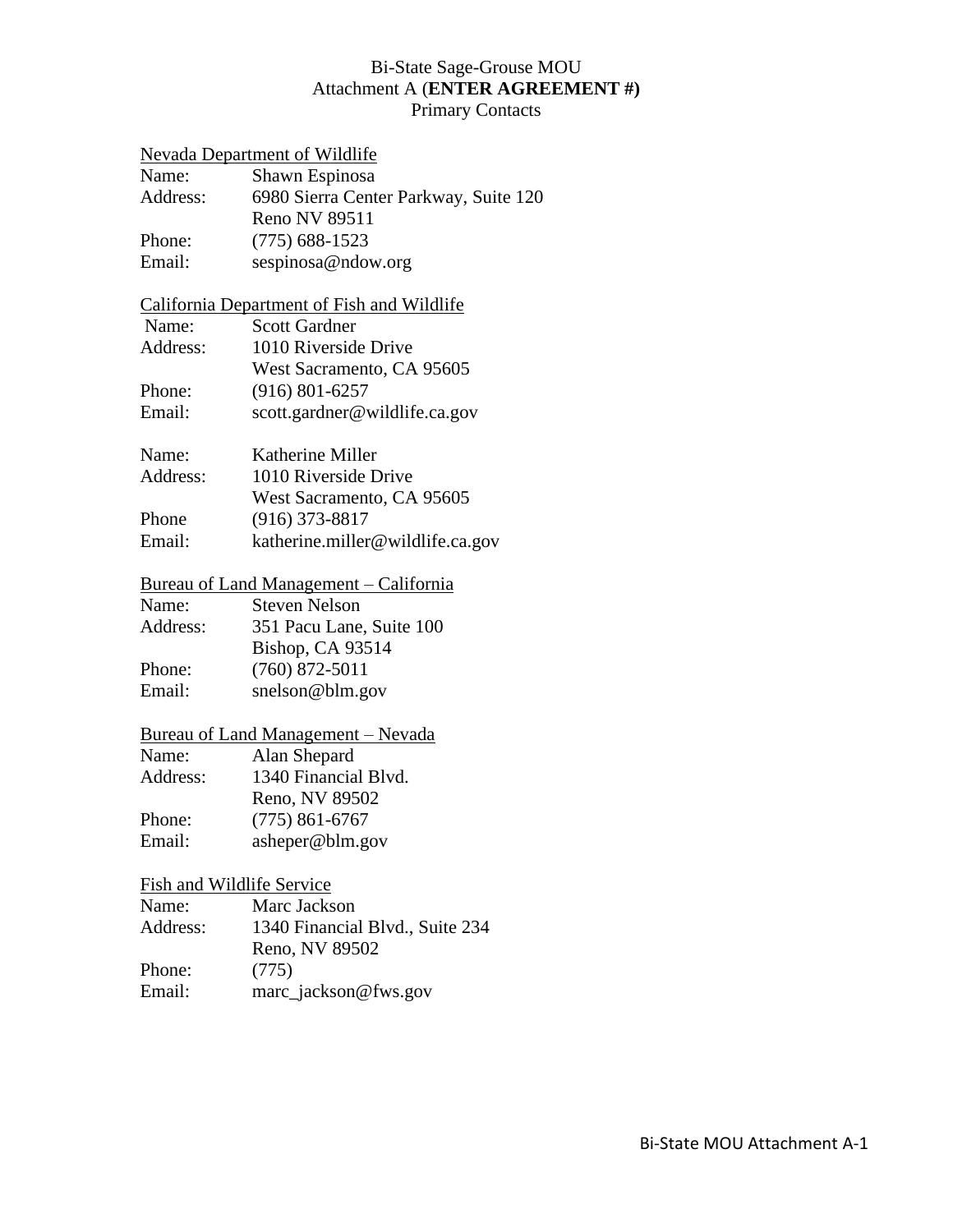# Bi-State Sage-Grouse MOU Attachment A (**ENTER AGREEMENT #)**

Primary Contacts

| <b>U.S. Geological Survey</b> |                                                             |
|-------------------------------|-------------------------------------------------------------|
| Name:                         | <b>Pete Coates</b>                                          |
| Address:                      | 6924 Tremont Road                                           |
|                               | Dixon, CA 95620-9648                                        |
| Phone:                        | $(530)$ 669-5073                                            |
| Email:                        | pcoates@usgs.gov                                            |
|                               | <u> Natural Resources Conservation Service – California</u> |
| Name:                         | <b>Thomas Moore</b>                                         |
| Address:                      | 430 G. Street, #4164                                        |
|                               | Davis, CA 95694                                             |
| Phone:                        | $(530)$ 792-5652                                            |
| Email:                        | thomas.moore@ca.usda.gov                                    |
|                               | <b>Natural Resources Conservation Service – Nevada</b>      |
| Name:                         | <b>Ray Dotson</b>                                           |
| Address:                      | 1365 Corporate Blvd.                                        |
|                               | Reno, NV 89502                                              |
| Phone:                        | $(775)$ 857-8500 ext. 102                                   |
| Email:                        | ray.dotson@nv.usda.gov                                      |
|                               |                                                             |
| <b>Inyo National Forest</b>   |                                                             |
| Name:                         | Lesley Yen                                                  |
| Address:                      | 351 Pacu Lane, Suite 200                                    |
|                               | Bishop, CA 93514                                            |
| Phone:                        | (760)                                                       |
| Email:                        | lesley.yen@usda.gov                                         |
| Name:                         | Nathan Sill                                                 |
| Address:                      | 351 Pacu Lane, Suite 200                                    |
|                               | <b>Bishop, CA 93514</b>                                     |
| Phone:                        | (760)                                                       |
| Email:                        | nathan.sill@usda.gov                                        |
|                               | Humboldt-Toiyabe National Forest                            |
| Name:                         | Kris Boatner                                                |
| Address:                      | 1200 Franklin Way                                           |
|                               | Sparks, NV 89431                                            |
| Phone:                        | $(775)$ 355-5386                                            |
| Email:                        | kristie.boatner@usda.gov                                    |
| Mono County                   |                                                             |
| Name:                         | Wendy Sugimura                                              |
| Address:                      | 437 Old Mammoth Rd                                          |
|                               | Mammoth Lakes, CA 93546                                     |
| Phone:                        | $(760)$ 924-1814                                            |
| Email:                        | wsugimura@mono.ca.gov                                       |
|                               |                                                             |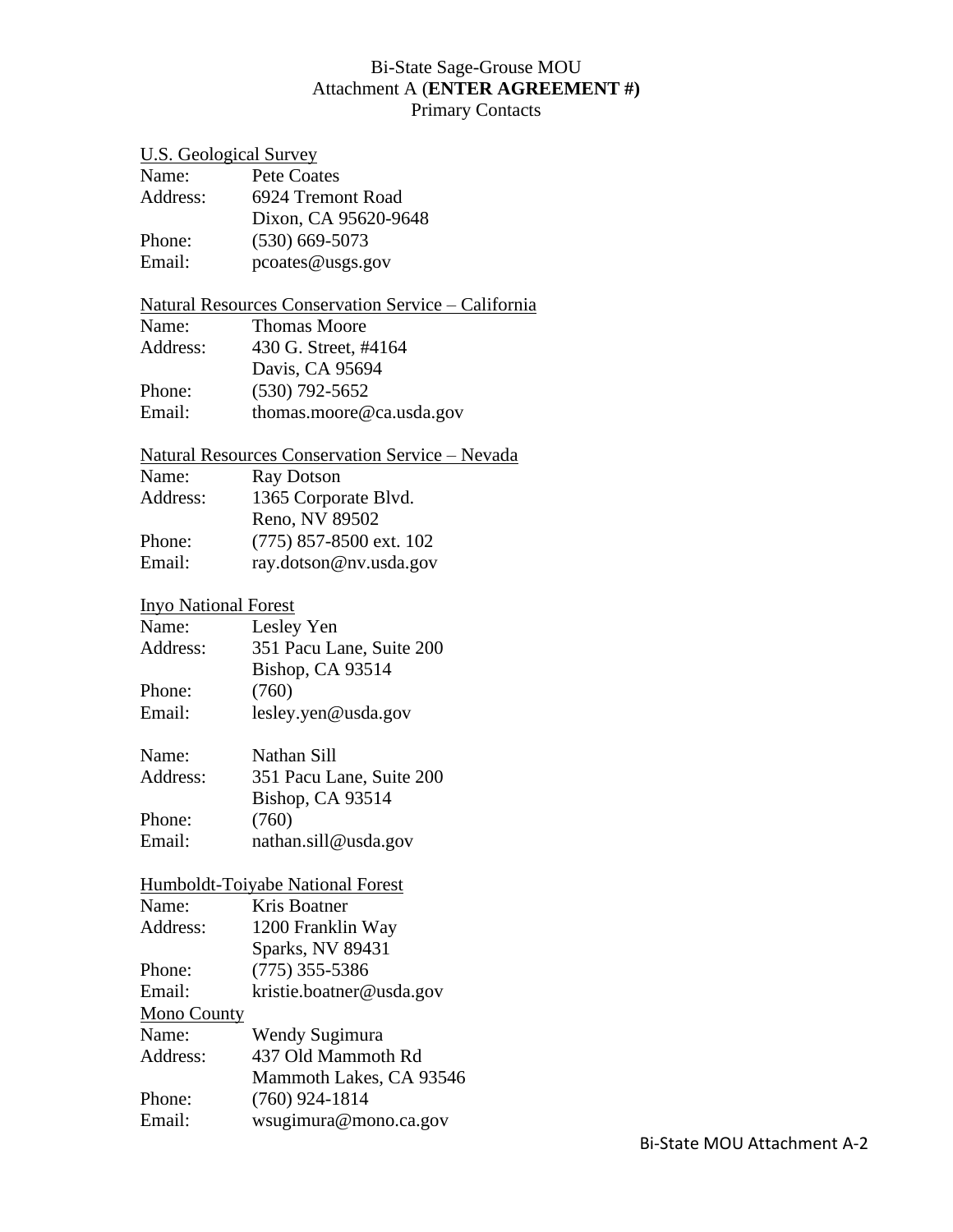### Bi-State Sage-Grouse MOU Attachment B (**ENTER AGREEMENT #)** Administrative Contacts

#### Nevada Department of Wildlife

Name: Address: 6980 Sierra Center Parkway, Suite 120 Reno NV 89511 Phone: (775) 688-1500 Email:

### California Department of Fish and Wildlife

| Name:    | Sarah Edmonds                 |
|----------|-------------------------------|
| Address: | 1010 Riverside Drive          |
|          | West Sacramento, CA 95605     |
| Phone:   | $(916)$ 373-6617              |
| Email:   | sarah.edmonds@wildlife.ca.gov |

### Bureau of Land Management – California

| Name:    | Jenny Cheuvront          |
|----------|--------------------------|
| Address: | 351 Pacu Lane, Suite 100 |
|          | <b>Bishop, CA 93514</b>  |
| Phone:   | $(760)$ 872-5002         |
| Email:   | jcheuvro@blm.gov         |
|          |                          |

# Bureau of Land Management – Nevada<br>Name: David Appold

David Appold Address: 1340 Financial Blvd. Reno, NV 89502 Phone: (775) 861-6417 Email: dappold@blm.gov

### Fish and Wildlife Service

| Name:    | <b>Mark Fabes</b>               |
|----------|---------------------------------|
| Address: | 1340 Financial Blvd., Suite 234 |
|          | Reno, NV 89502                  |
| Phone:   | $(775)$ 861-6389                |
| Email:   | mark_fabes@fws.gov              |

### U.S. Geological Survey

| Tina Palmer, Administrative Officer |
|-------------------------------------|
| 3020 State University Drive         |
| Modoc Hall, Suite 4004              |
| Sacramento, CA 95819                |
| $(916)$ 278-9488                    |
| tpalmer@uss.gov                     |
|                                     |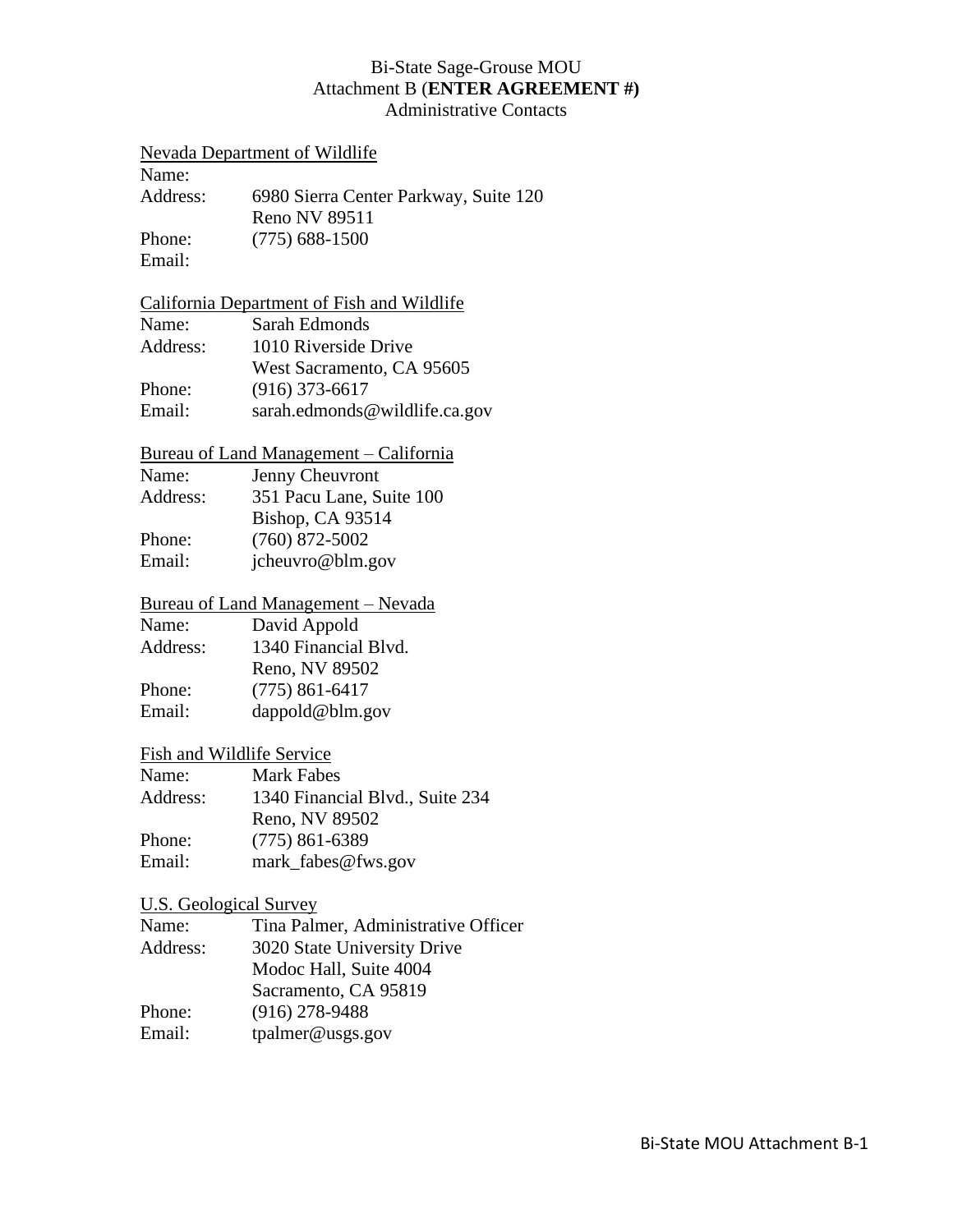### Bi-State Sage-Grouse MOU Attachment B (**ENTER AGREEMENT #)** Administrative Contacts

|          | Natural Resources Conservation Service – California |
|----------|-----------------------------------------------------|
| Name:    | <b>Thomas Moore</b>                                 |
| Address: | 430 G. Street, #4164                                |
|          | Davis, CA 95694                                     |
| Phone:   | $(530)$ 792-5652                                    |
| Email:   | Thomas.moore@ca.usda.gov                            |
|          |                                                     |

# Natural Resources Conservation Service – Nevada

| Julie Malvitz             |
|---------------------------|
| 1365 Corporate Blvd.      |
| Reno, NV 89502            |
| $(775)$ 857-8500 ext. 140 |
| Julie.malvitz@nv.usda.gov |
|                           |

# Inyo National Forest

| Name:    |                     |
|----------|---------------------|
| Address: | 351 Pacu, Suite 200 |
|          | Bishop, CA 93514    |
| Phone:   | $(760)$ 873-2450    |
| Email:   |                     |

### Humboldt-Toiyabe National Forest

| Name:    | Kevin Neely         |
|----------|---------------------|
| Address: | 1200 Franklin Way   |
|          | Reno, NV 89413      |
| Phone:   | $(208)$ 373-4289    |
| Email:   | kevinneely@usda.gov |

# Mono County

| Name:    | Wendy Sugimura          |
|----------|-------------------------|
| Address: | 437 Old Mammoth Rd      |
|          | Mammoth Lakes, CA 93546 |
| Phone:   | $(760)$ 924-1814        |
| Email:   | wsugimura@mono.ca.gov   |